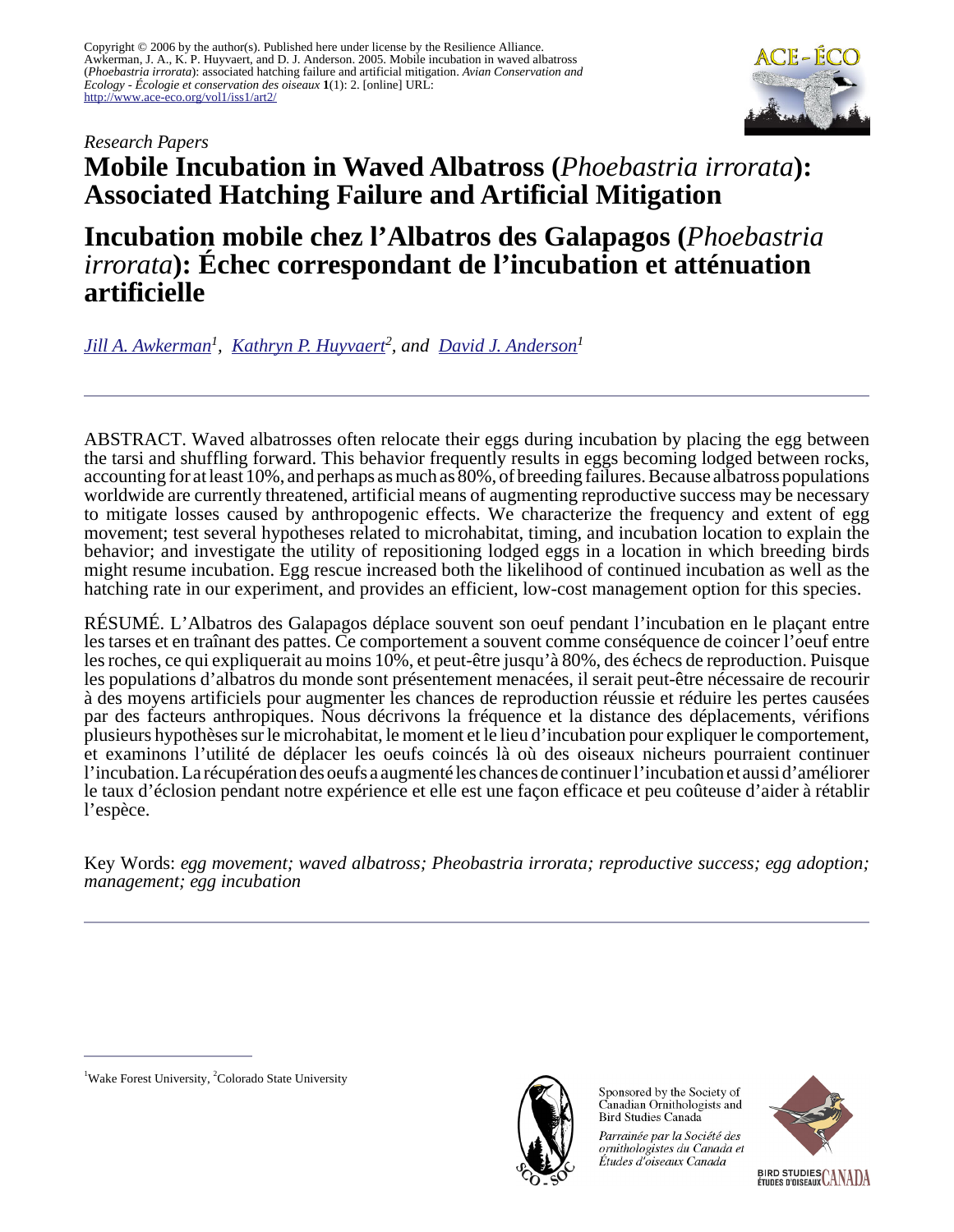## **INTRODUCTION**

Regular movement of waved albatross (*Phoebastria irrorata*) eggs by incubating adults represents an unusual aspect of their ecology as well as a unique opportunity for conservation management, because this behavior can lead to substantial breeding failure (Harris 1973). These ground-nesting seabirds frequently move their single-egg clutches around the breeding colony by shuffling forward with the egg between the tarsi and then resume incubation in the new location, sometimes several meters away (Harris 1973). Breeding adults are unable to continue incubating eggs that become lodged between rocks or under vegetation during egg movement. Waved albatross embryos are remarkably hardy without continuous incubation: eggs abandoned for up to six consecutive days hatched if incubation was resumed (Harris 1973), and live embryos were observed in eggs abandoned for up to 15 days (M. Westbrock, *personal communication, unpublished data*). Nonetheless, eggs that were misplaced between rocks and abandoned constituted 10% of failed breeding attempts in 1970 and 1971. Another 18% of failed eggs that were cracked might have also been rolled by an incubating bird and damaged against a rock. An additional 52% of eggs disappeared because of movement to a new location or possibly depredation by mockingbirds (*Nesomimus macdonaldi*), so that egg movement could contribute to as much as 80% of all reproductive failures during incubation (Harris 1973). Identification of the causes of egg relocation may improve the efficiency of techniques to mitigate losses resulting from egg movement.

The root causes of egg movement are unknown and are of both scientific and management interest. Adopting a comparative approach, we note that waved albatrosses are different from other albatross species in several respects, including egg movement. They are the only species of tropical albatross, breeding on the equator, which prompts the functional hypothesis that egg movement is a response to local thermal stress. Waved albatrosses are also unusual in sharing Isla Española with giant tortoises (*Geochelone elephantopus hoodensis*). Although egg movement may be an adaptive response to the bulldozerlike approach of a tortoise (H. Snell, *personal communication*), it is common in the absence of tortoises, which were virtually extirpated from the island by the middle of the last

century (de Vries 1984). Similarly, sea lions (*Zalophus wollebaeki*) occupy some of the coastal regions in which waved albatrosses nest and could disrupt fixed nest sites, although egg movement also occurs in areas without sea lions (Harris 1973). Eggs might be moved either to escape an unwanted neighbor or to join in colonial nesting, but this cause of movement should apply equally to other albatross species, none of which move their eggs. Finally, ectoparasites of waved albatrosses include soft ticks, lice, hippoboscid flies, and mosquitoes (Harris 1973, Anderson and Fortner 1986), and Vásquez (1981) suggested that incubators might move their eggs to avoid areas with tick-infested substrates. Again, ectoparasites are not unique to waved albatrosses.

In the face of the obvious risks to brittle eggshells from movement, most bird species establish a fixed nesting site or produce a conical egg shape that limits movement, and their eggs remain at one site throughout incubation. Woodpeckers and corvids occasionally carry or move their eggs, usually following disturbance at the original laying site (Truslow 1967, Blomme 1983, Trost and Webb 1986, Weaver and Brown 2004). Observation of egg movement by black vultures nesting in an abandoned building was documented by Stewart (1974). In contrast to albatross species that build large nest cups to contain the stationary egg, waved albatross nests vary from nest scrapes on dirt and pebbles to minimal accumulations of dirt, feathers, vegetation, or pebbles that do not confine the egg. The resulting mobility of the egg could facilitate an egg-dumping strategy. Wood ducks and other brood parasites "dump" eggs in host nests, but generally not by moving an egg that has already been laid (cf. Brown and Brown 1996, Ryan et al. 1998). Egg dumping by species with multiple egg clutches capitalizes on the possible misidentification of eggs by the host to increase reproductive output with minimal effort. Confusion of eggs is less likely for single egg clutches, but plausible in the case of waved albatrosses, which move their eggs frequently. An alternative benefit related to, but distinct from, egg dumping could accrue to egg movers if movement placed eggs near potential adopters. Abandoned eggs are occasionally incubated by nonbreeders or failed breeders (J. A. Awkerman and K. P. Huyvaert, *personal observation*).

Egg movement could also be a maladaptive product of inexperience in young birds or of poor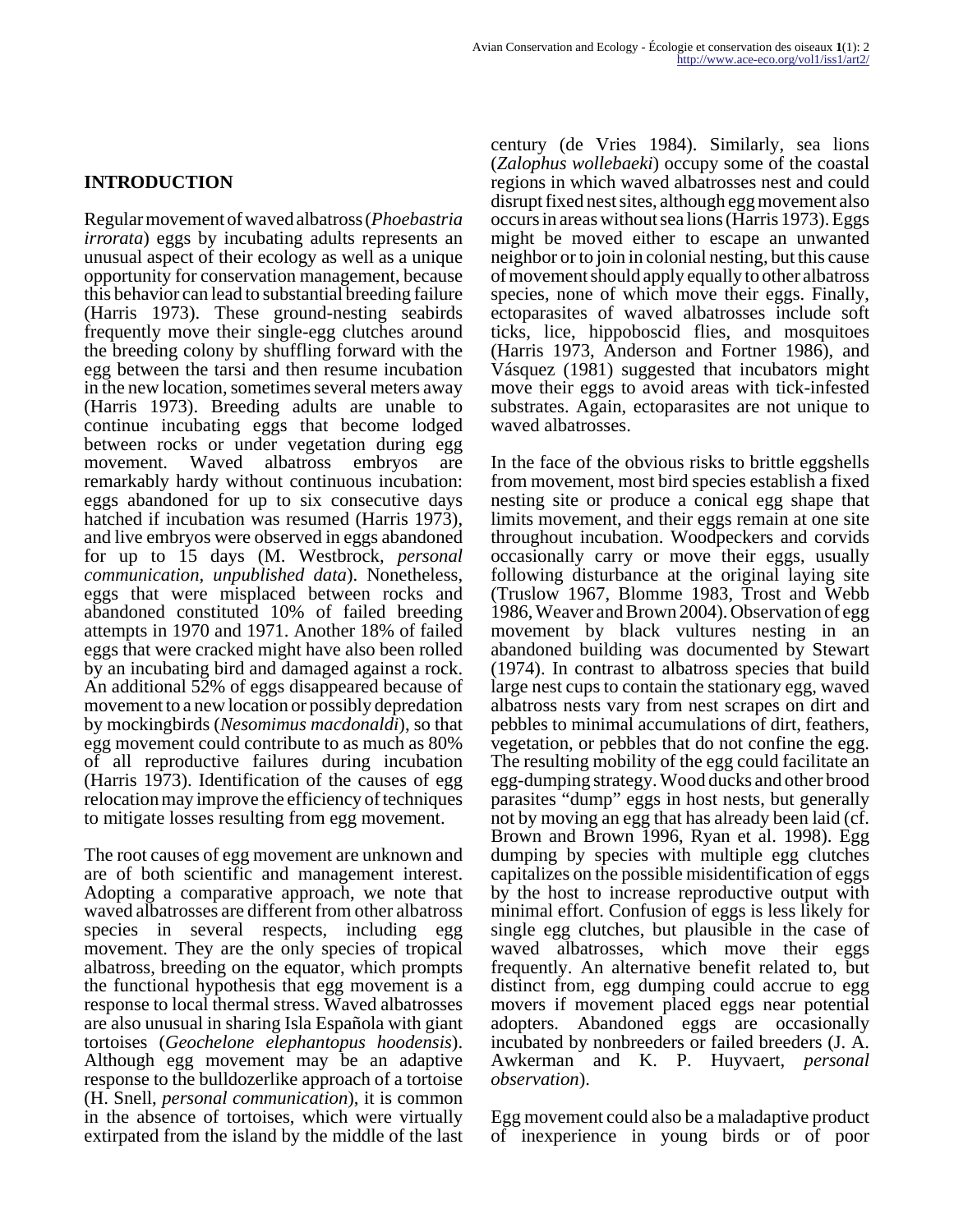coordination between mates. Wandering albatrosses (*Diomedea exulans*) commonly change nest sites between years, and occasionally mates select different nest sites and one of them does not incubate, causing breeding failure (Tickell 2000). Egg movement in waved albatrosses may be the result of similar poor coordination in nest site selection within a breeding pair. Primiparous waved albatross females lay longer, narrower eggs than other females do (Harris 1973, Rechten 1986, Tickell 2000), and an association of egg narrowness and movement would suggest an age effect of the female on the probability or distance of egg movement.

Management strategies to increase the reproductive success of bird species frequently include indirect means intended to improve the likelihood of successful breeding attempts, such as predator control (Donald et al. 2002, Moorhouse et al. 2003), habitat modification (Van Dyke et al. 2004), the installation of artificial nest sites (Bolton et al. 2004, Maicas and Haeger 2004), or even the relocation of breeding colonies (Kress and Nettleship 1988). Augmenting resource availability for adults early in the reproductive attempt or for chicks during rearing can directly affect reproductive efforts (Clifford and Anderson 2001, Gill and Hatch 2002). Captive breeding or artificial incubation can also increase reproductive output (Rahbek 1993, Meretsky et al. 2000, Brightsmith et al. 2005). In contrast, waved albatrosses present an unusual opportunity to augment reproduction within the breeding colony directly by improving parental access to misplaced eggs. We explore the usefulness of increasing the hatching success of this seabird, which is listed as a vulnerable species by the International Union for the Conservation of Nature and Natural Resources and currently experiencing unsustainable mortality of adults in fisheries operations (J. A. Awkerman, J. Mangel, J. A. Shigueto, K. P. Huyvaert, and D. J. Anderson, *unpublished manuscript*). If successful, egg rescue could be used to counter this anthropogenic effect on population size.

Although egg movement might appear to reduce reproductive success, Vásquez (1981) found a positive correlation between hatching success and frequency of movement. A principal objective of this study is to reevaluate this association. We also test several functional and ultimate-level hypotheses to explain the existence of the behavior. Finally, we compare the hatching success of parents

whose inaccessible egg was experimentally "rescued" to that of controls.

## **METHODS**

## **Egg movement**

Virtually all waved albatrosses breed on Isla Española, Galápagos (Anderson et al. 2003). Our study site is located on the southeastern point of Isla Española at Punta Cevallos (1º 23'S, 89º37'W). We monitored egg movement and its correlates during three different breeding seasons (1996, 2002, and 2003), tracking eggs by daily monitoring with a flagged rock maintained 1 m north of the egg as it moved. The egg number was also written on the egg to avoid possible confusion during movement. Adult attendance at each nest was recorded daily in four years (1996, 2002, 2003, and 2004). In 1996, 75 nests were monitored daily, and the distance and direction of any movement  $> 0.2$  m during the previous 24 h were recorded. An additional 11 eggs were checked in both early to mid-morning and late afternoon, and the distance and direction from the closest shade vegetation were measured for 50 d to test one aspect of the microhabitat hypothesis. In 2002, we monitored 274 nests and noted the frequency of movements  $> 0.2$  m; we also recorded egg length and maximum breadth, which was used as a proxy for the previous breeding experience of the female. In 2003, we monitored 104 eggs for 30 d (17 May–15 June) and calculated average distance moved per daily age of egg. Ninety percent of all eggs were laid between 16 April and 19 May, and the mean incubation period is 65 d (J. A. Awkerman, *unpublished data*), so all egg ages were represented in this sample. Each day observers recorded which parent was incubating, the distance of the nest from the coastline, the distance to the nearest nesting neighbor of the incubating bird, the number of conspecifics within 2 m, and the distance and direction of any movement  $> 0.5$  m during the previous 24 h. These data were used to examine movement in relation to location and density. In 2003, shaded air temperature was measured at 6 min intervals throughout the incubation period by a StowAway TidbiT temperature datalogger (Onset Computer Corporation, Bourne, Massachusetts, USA) with an effective range of  $-20^{\circ}$ C to  $+50^{\circ}$ C. Temperature data provided another variable used to test the microhabitat hypothesis.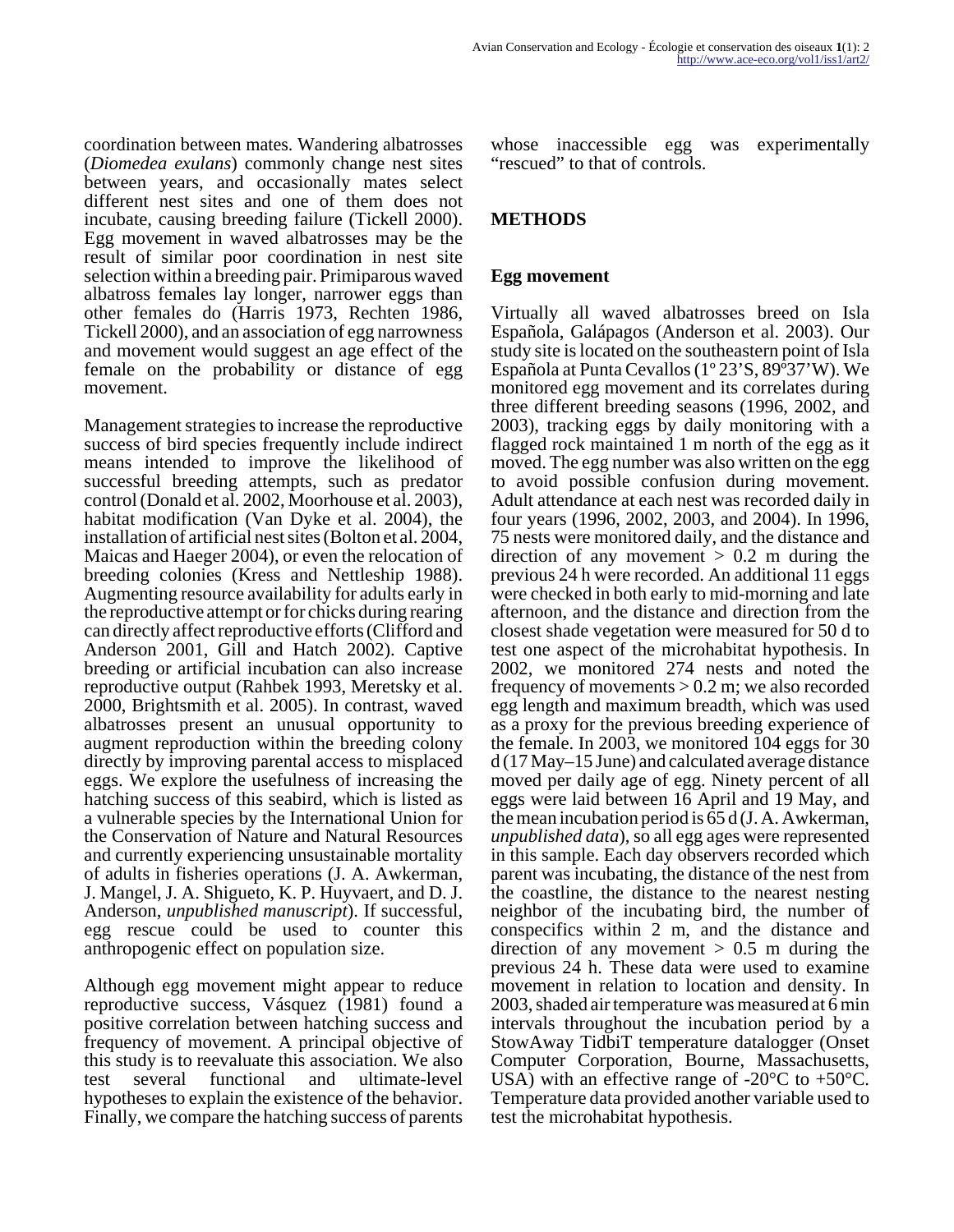In preliminary analyses to examine patterns of egg movement throughout incubation, we grouped data from eggs that were attended for at least 60 d into six 10 d intervals covering almost all of the 65 d incubation period. To determine whether movement varied with egg age and thus whether egg age should be considered in subsequent analyses, we categorized frequency and distance data from 1996 and frequency data only from 2002 into 10 d intervals. We used a repeated measures ANOVA with a year effect to compare proportions of movement frequency in each 10 d period relative to total movement by each bird. Following Zar (1996), arcsin transformation of proportions was not warranted. Adjustments to degrees of freedom were made upon violation of Mauchly's test of sphericity. The results of this test along with corrected results using the Greenhouse-Geisser epsilon are reported for cases in which the sphericity assumption was violated. A separate repeated measures ANOVA determined whether the distance moved in 1996 varied across intervals. We did not combine the distance data from 1996 and 2003 because the data from 2003 were based on partial incubation periods with incomplete temporal overlap, precluding a repeated measures approach. We used only eggs that were incubated until at least age 60 d to exclude behavior associated with egg hatching and to restrict data collection to the typical incubation period, excluding four eggs with incomplete data and leaving 60 eggs from 1996 and 125 eggs from 2002 in the analyses.

### **Egg rescue experiment**

In 2004, eggs that had been abandoned since the previous day's nest check and were also inaccessible for incubation were randomly assigned to control or rescue treatments the first time the egg was found abandoned. In three cases, experimental eggs had to be rescued again on a second occasion. Control eggs were left in place and monitored as usual. Rescued eggs were moved far enough to place them in an area that was more accessible to the parent, on flat ground and approximately 0.2 m from rocks or other objects that might hinder incubation by the adult. The egg was moved the smallest possible distance from its site of abandonment to the nearest accessible area (approximately 0.5 m). Daily nest monitoring continued as usual, and we identified any bird seen incubating an abandoned egg. The probability that incubation was resumed by banded parents was compared between control

and rescued eggs. Egg movement prior to abandonment that did not leave the egg inaccessible or that resulted in cracking of the egg was known to occur but was not systematically monitored.

## **Statistical analyses**

Statistical tests were performed with versions 5.5 and 6.0 of Statistica (Statsoft, Tulsa, Oklahoma, USA) and version 12 of SPSS (SPSS, Chicago, Illinois, USA). We used logistic regression to test associations between continuous independent variables and the binary dependent variable hatching success. *G*-tests compared the probabilities of both control and experimental parents resuming incubation and, separately, hatching their eggs. Generalized Linear Models determined the relationship of several continuous variables with movement distance or frequencies. Nonparametric statistics were used when assumptions of normality were violated. When a given nest provided a single data value that was a mean of repeated measurements at that nest, we report standard error values for means calculated across nests (means of means; Zar 1996). We used ArcView GIS v. 3.2 (Environmental Systems Research Institute, Redlands, California, USA) to calculate the distances that a bird's nest site moved between 2002, 2003, and 2004 and to estimate the distance of each nest site from the nearest part of the coast.

## **RESULTS**

### **General characteristics of movement**

The 60 eggs that were incubated for at least 60 d in 1996 were moved a total average of  $3.9 \text{ m}$  (SD = 5.9, median = 2.1, range =  $0.0-36.1$ ) on an average of 7.6 d (SD = 6.1, median = 6, range = 0–29). The location of all 75 eggs either on day 60 or at nest failure was on average 1.2 m ( $SD = 1.9$ , median = 0.6, range  $= 0.0 - 13.4$ ) from its original location at laying. For the subset of nests that were active for at least 60 d, the egg's final location was also 1.2 m from the original location  $(SD = 2.1, \text{median} = 0.5,$ range  $= 0.0 - 13.4$ ). Only four of the eggs  $(6.7%)$ were not moved at least 0.2 m from the laying location during the first 60 d of incubation in 1996. The 125 eggs that were incubated at least 60 d in 2002 were moved on an average of 9.0 d (SD =  $6.9$ , median  $= 9$ ). Nine of these eggs (7.2%) were not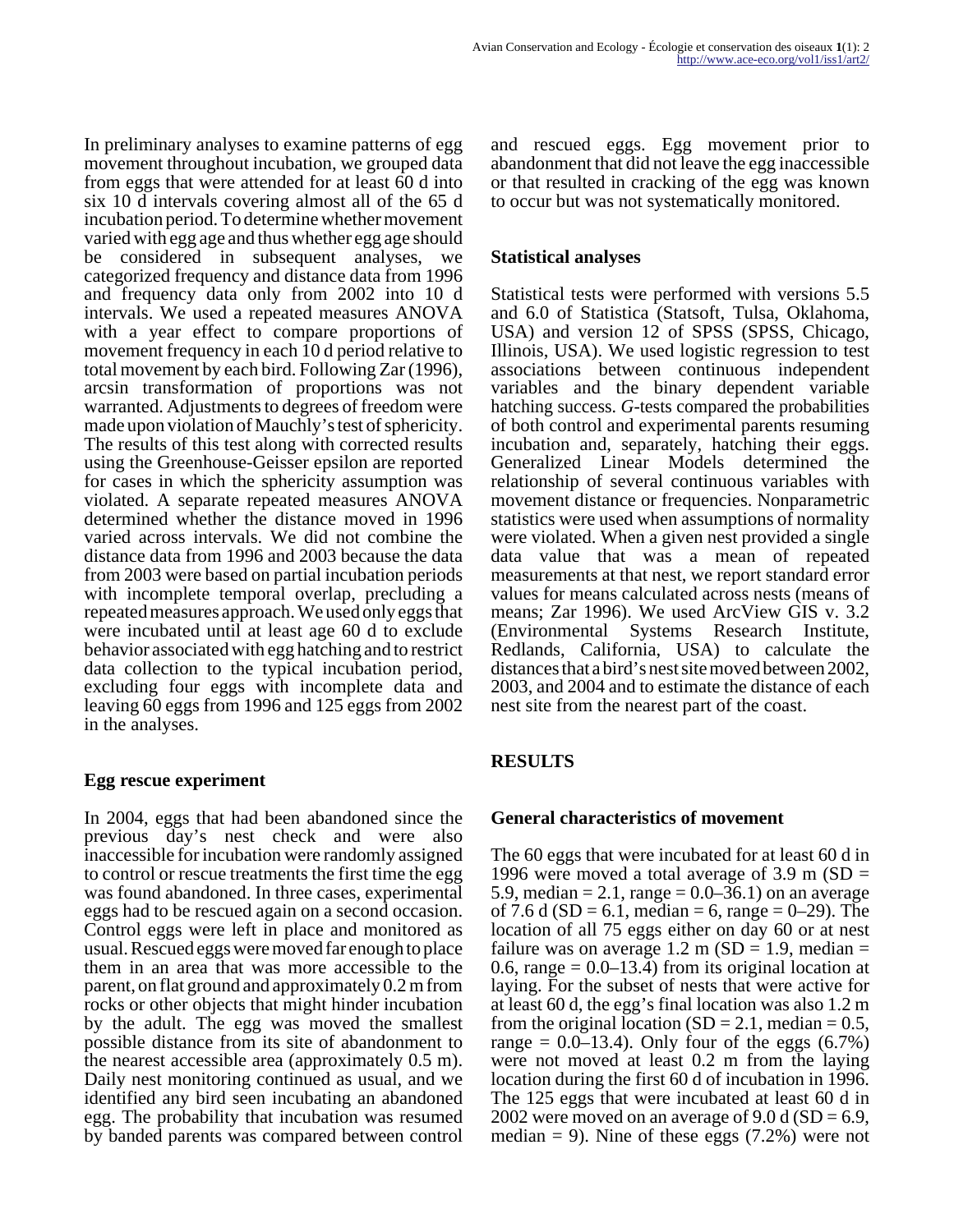moved from the laying location during the first 60 d of incubation. During the 30 d monitoring period in 2003, eggs were moved on average 3.1 m  $(SD =$ 4.6, median  $= 1.5$ , range  $= 0-26.9$  from the location at laying. Movements sometimes resulted in extensive straight-line displacements from the original point of laying, but often did not (Fig. 1). The duration of an individual parent's incubation stint, i.e., number of consecutive days on nest, was not significantly correlated with distance of egg movement during that stint (Spearman  $r = 0.12$ ,  $n =$ 182,  $P = 0.10$ ).

Repeated measures ANOVA of movement probability across 10 d age classes revealed an interaction between egg age and year  $(F_{5,815} = 3.32)$ ,  $P = 0.06$ ; Fig. 2A). Movement probability did not differ across age classes in 2002 ( $F_{5,575} = 8.75$ ,  $P =$ 0.50), but it did in 1996 (Mauchly's  $W = 0.49$ ,  $\chi^2 =$ 33.17, *P* = 0.003; *F*3.90, 186.94 = 3.41, *P* = 0.011; see *Methods* for correction of violation of sphericity assumption).

Total distance moved per interval did not vary across interval in 1996 (repeated measures ANOVA,  $F_{5,260} = 1.01$ ,  $P = 0.4\overline{1}$ ; Fig 2B). Visual inspection of the 2003 data suggested an increase in distance moved in the final 10 d period (Fig. 2B). Using a 30 d window of observation in 2003 could have confounded the effects of age class with those of lay date, but apparently did not: mean distance of egg movement over the 30 d period was not correlated with lay date (Spearman  $r = 0.01$ ,  $n =$ 153,  $P = 0.86$ ). Based on these results, the analyses below of egg movement frequency combine all age classes for 2002 and exclude the last age class for 1996. Likewise, the analyses below of egg movement distance combine all age classes for 1996 and exclude the last age class for 2003.

The number of days in which movement occurred was strongly correlated with the total distance moved in 1996 (first 50 d only; Spearman *r* = 0.93,  $n = 61, P < 10^{-5}$ ) and 2003 (first 50 d only; Spearman  $r = 0.98$ ,  $n = 103$ ,  $P < 10^{-3}$ ; these two variables thus appear to reflect the same underlying tendency of an egg's parents to move it.

### **Movement and hatching success**

We compared hatching success with the proportion of the total incubation days during which the egg was moved (proportion of days moved) in each of the years 1996, 2002, and 2003, using only the first 50 d of incubation in 1996 and in 2003. Logistic regression showed that frequency of movement per day of incubation was a significant predictor of hatching success in 2003 ( $\chi^2$  = 25.80,  $\dot{P}$  < 10<sup>-7</sup>; Fig. 3C) and approached significance in 1996 ( $\chi^2$  = 3.21,  $P = 0.07$ ; Fig. 3A) and in 2002 ( $\chi^2 = 3.18$ ,  $P = 0.07$ ; Fig. 3B). Eggs that hatched had a lower frequency of movement (mean =  $0.08$ , SD =  $0.11$ , median =  $(0.03)$  than did failed eggs in 2003 (mean =  $(0.25, SD)$  $= 0.26$ , mean  $= 0.14$ ). Greater mean distances of movement in 2003 are due to the more conservative criterion of movement  $(> 0.5 \text{ m})$  than the 0.2 m threshold used in both 1996 and 2002.

For a complementary analysis, logistic regression showed that distance moved per day of incubation was a significant predictor of hatching in 1996 ( $\chi^2$  = 8.12,  $P = 0.004$ ; Fig. 4A), with eggs that failed having been moved greater distances (mean  $= 0.17$ m,  $SD = 0.35$ , median = 0.04) than eggs that hatched  $(\text{mean} = 0.05 \text{ m}, SD = 0.06, \text{median} = 0.03)$ . Mean daily movement distance during the 30 d observation period in 2003 was also a significant predictor of hatching success (logistic regression,  $\chi^2$  = 13.31, *P* < 10<sup>-4</sup>; Fig. 4B), with eggs that failed having been moved greater distances (mean = 1.58 m,  $SD = 1.42$ , median = 1.44) than eggs that hatched  $(\text{mean} = 0.86 \text{ m}, SD = 0.97, \text{median} = 0.88).$ 

A multivariate logistic regression showed that both distance from the coast at laying and average daily distance moved were significant predictors of hatching success in 2003, with distance from the coast at laying accounting for 33.1% of the variance in hatching success (Wald statistic  $= 8.2, P = 0.004$ ) and average movement distance accounting for an additional 7.4% (Wald statistic  $= 4.8, P = 0.029$ ). A further univariate analysis showed distance from coast at laying to be a strong predictor of hatching success in 2003 ( $\chi^2$  = 29.5,  $\bar{P}$  = 10<sup>-7</sup>, Fig. 5).

### **Vegetation and temperature**

In 1996, the mean distance of movements toward the nearest vegetation  $(0.8 \text{ m}, \text{SD} = 0.4)$  was no different from those away from vegetation (1.0 m, SD = 0.8; paired *t*-test,  $t = 0.74$ , df = 11,  $P = 0.47$ ). In addition, the mean number of movements toward vegetation  $(5.6, SD = 3.3)$  did not differ from the number away from vegetation  $(5.3, SD = 3.1; paired)$ *t*-test,  $t = 0.58$ , df = 11,  $P = 0.57$ ). Movements were noted more often during the morning check (5.2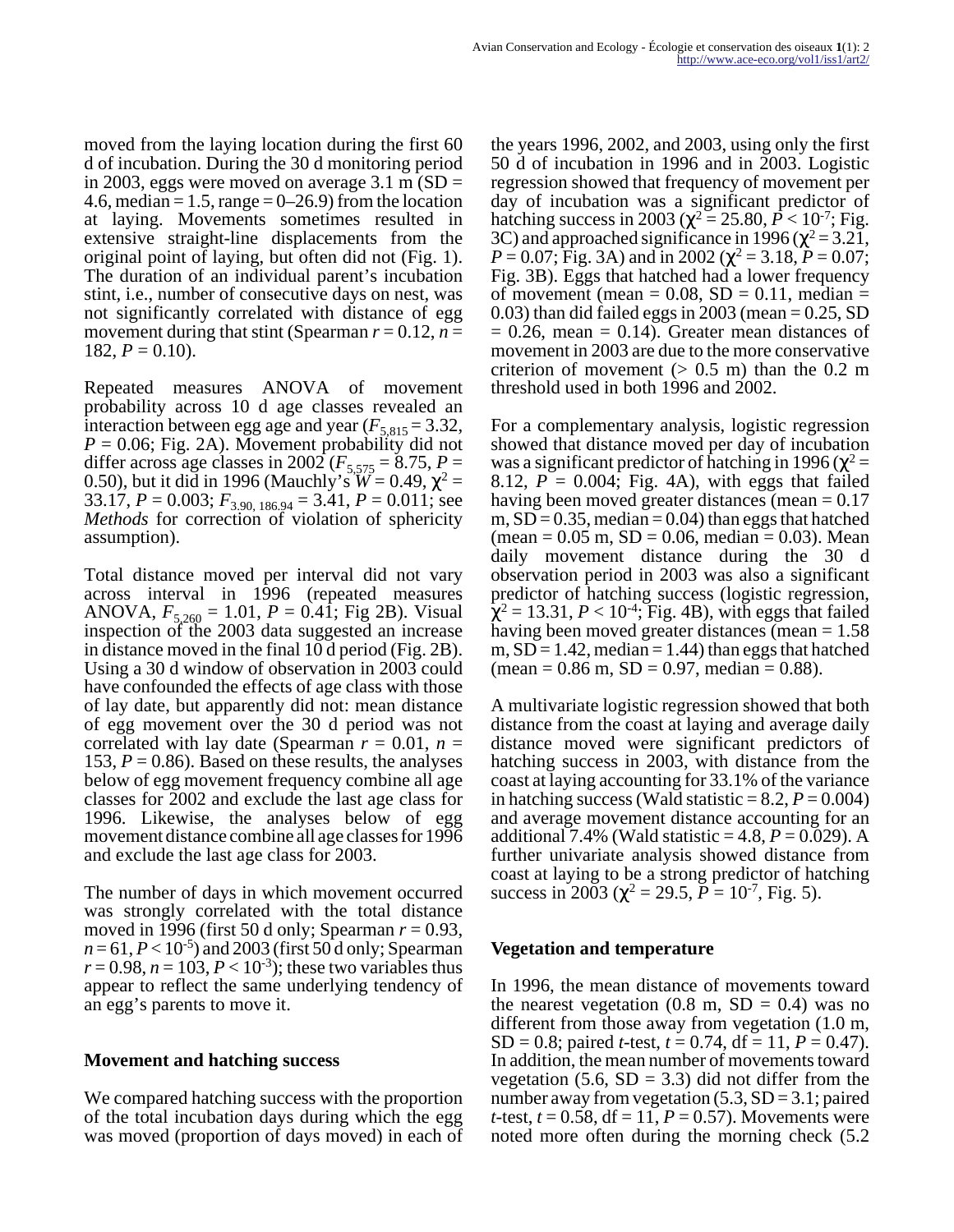**Fig. 1**. Tracks of extensive egg movement at 10 selected nests in 2003. Each color indicates the path of an individual egg. Origin of graph (0,0) indicates laying location of each egg.



moves,  $SE = 1.0$ ) than the afternoon check (3.3) moves,  $SE = 0.7$ ; paired *t*-test,  $t = 2.92$ , df = 19, *P*  $= 0.009$ ), indicating more movement in the cooler hours of nighttime and early morning than during the hotter midday hours. Testing the hypothesis that higher temperatures may cause increased movement, a General Linear Model analysis showed that daily temperature declined significantly during the 30 d monitoring period in 2003 (adjusted  $R^2 = 0.22$ ,  $F_{(1,28)} = 9.39$ ,  $P = 0.005$ ), and movement declined over this period as well, although the daily high temperature was not correlated with the daily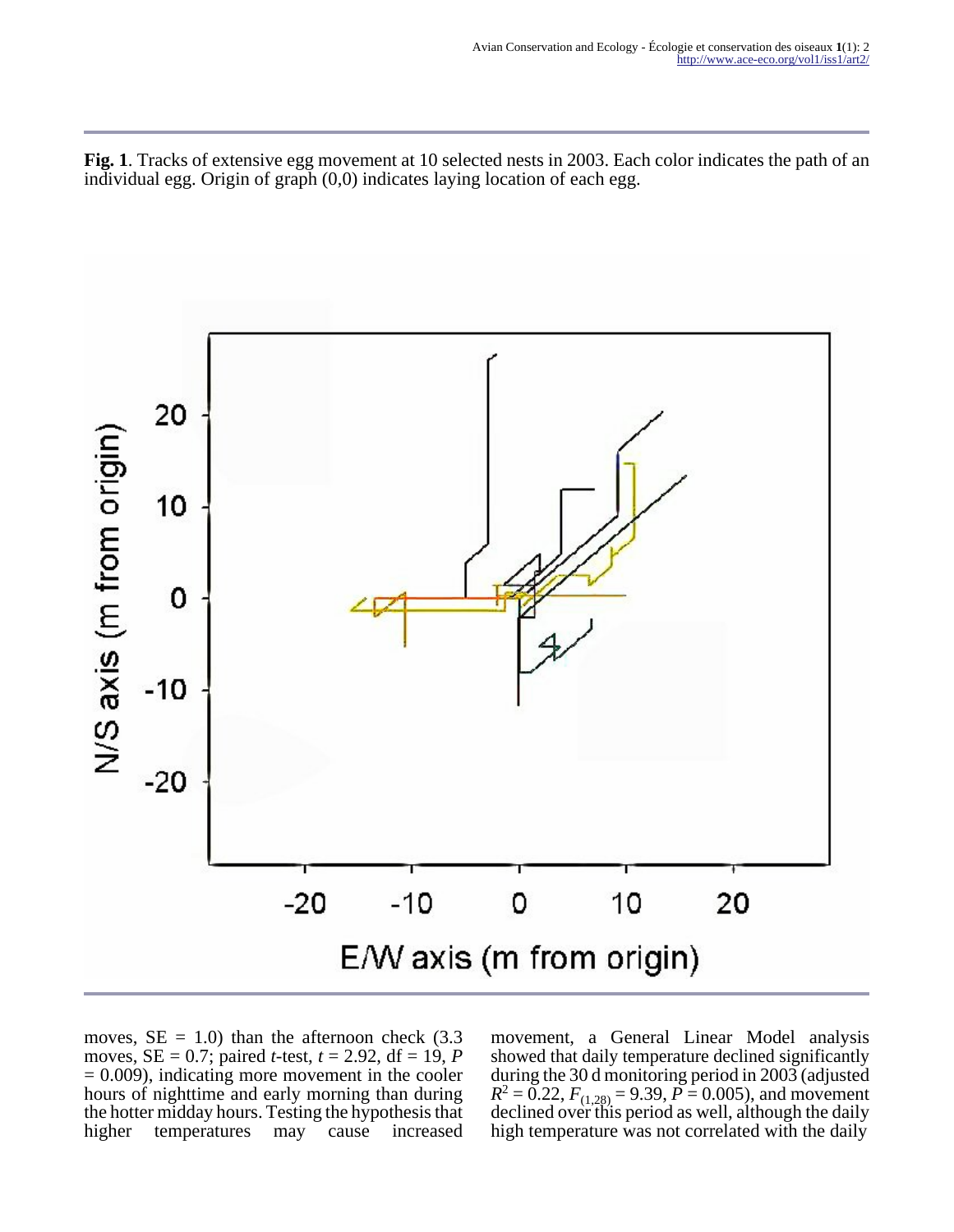**Fig. 2**. (A) Proportion of movement per 10 d intervals for eggs that were moved and incubated at least 60 d in 1996 ( $n = 49$ ) and 2002 ( $n = 116$ ). (B) Average distance eggs were moved per 10 d interval 1996 ( $n =$ 56) and 2003 ( $n = 153$ ) for eggs that were incubated for at least 60 d in 1996 ( $n = 56$ ) and throughout the 30 d monitoring period in 2003 (*n* = 153).

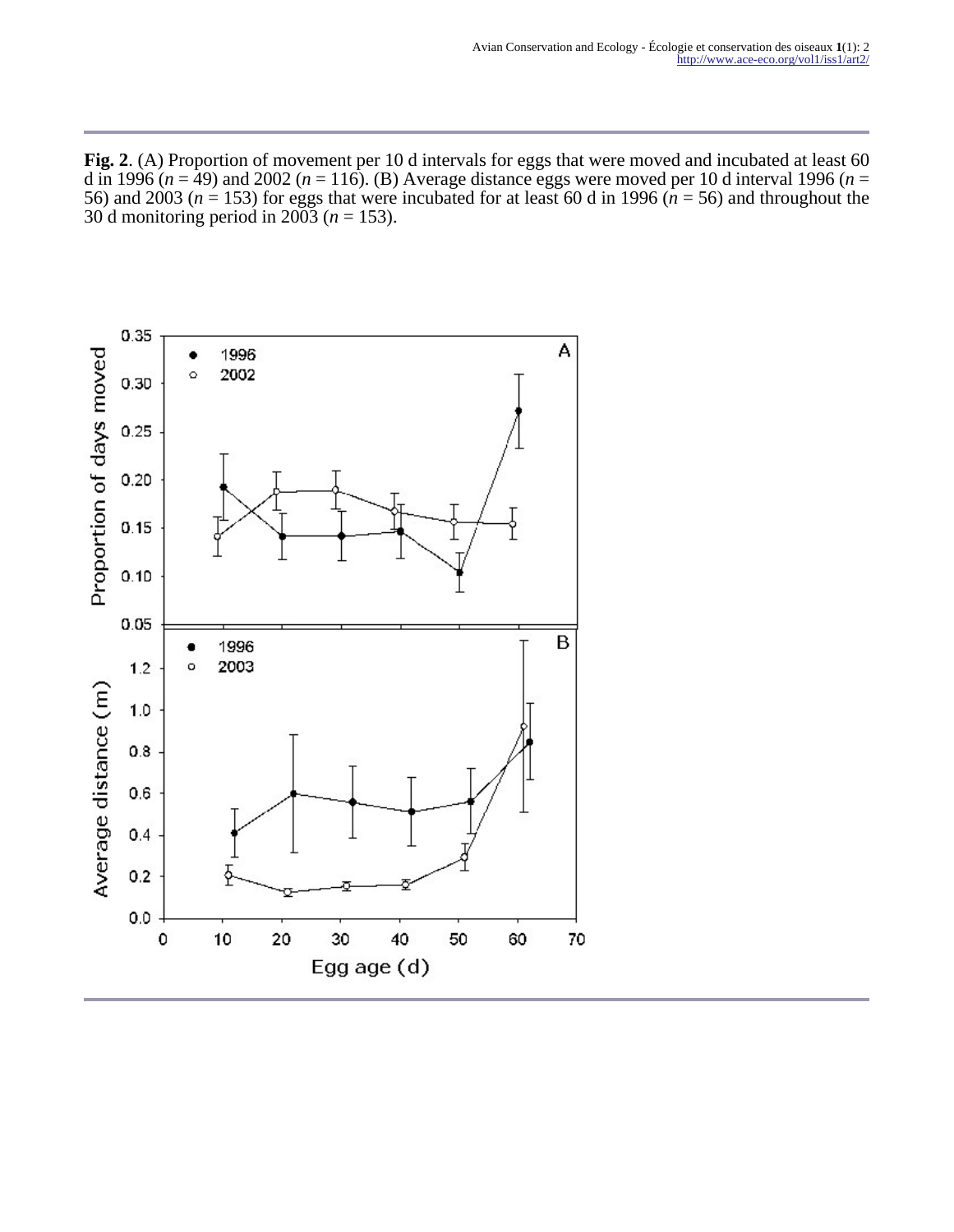**Fig. 3**. Logistic regression of hatching fate on proportion of days with movement for 75 nests in 1996, 274 nests in 2002, and 153 nests in 2003. Vertical bars indicate number of points falling in each proportion interval (width  $= 0.025$ ).

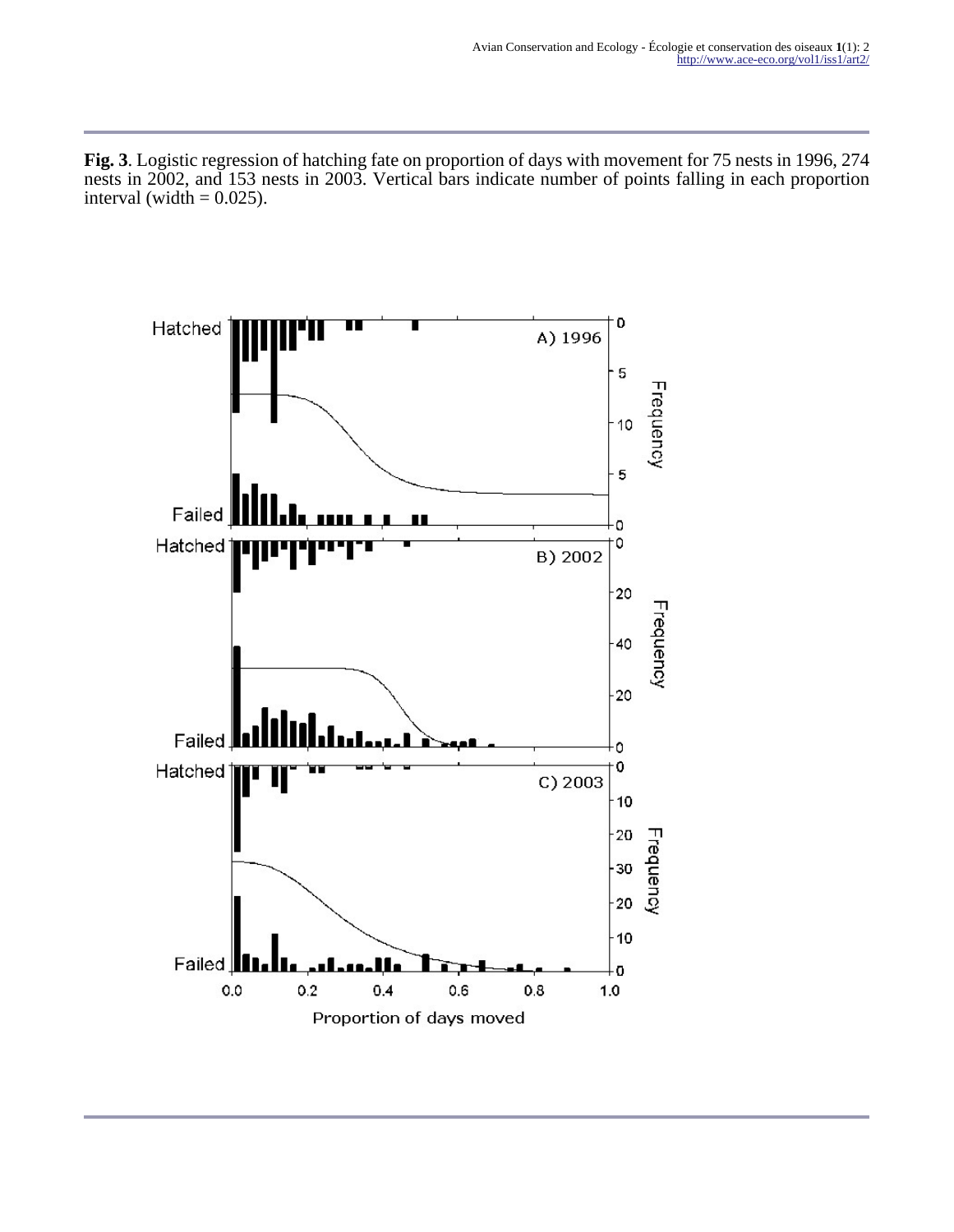**Fig. 4**. Logistic regression of hatching fate on distance of average daily movement for 75 nests in 1996 and 153 nests in 2003.

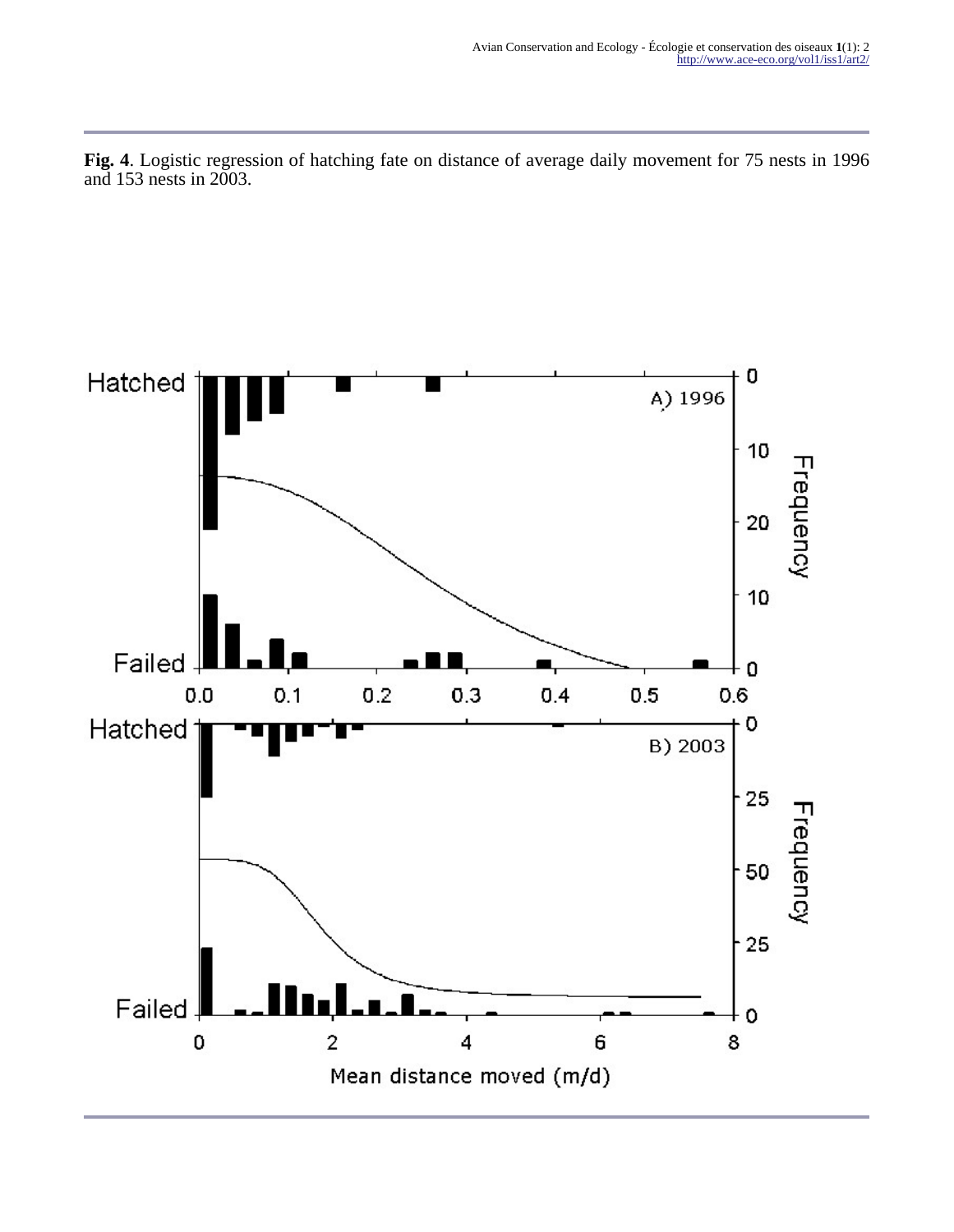**Fig. 5**. Distance from coast at laying, identified as a predictor of hatching success for 153 nests in 2003 in a multivariate logistic regression.



average distance moved by all monitored birds (adjusted  $R^2 = -0.014$ ,  $F_{(1,28)} = 0.58$ ,  $P = 0.45$ ).

#### **Location and nest density**

In 2003, an egg's distance to the coast at laying was strongly correlated with its mean daily distance moved during the first 50 d of incubation (Spearman  $r = 0.49$ ,  $n = 154$ ,  $P < 10^{-6}$ , Fig. 6A), and with the net change in the egg's final distance from the coast (Spearman *r* = -0.16, *n* = 152, *P* = 0.05; Fig. 6B). The average daily distance moved was also positively correlated with average distance to nearest neighboring nest (Spearman  $r = 0.45$ ,  $n =$ 153,  $P < 10^{-6}$ ) and was negatively correlated with average albatross density within 2 m of the nest (Spearman  $r = -0.36$ ,  $n = 154$ ,  $P < 10^{-6}$ ). Because distance to the coast was correlated with average distance to nearest neighbor (Spearman  $r = 0.28$ , *n*  $= 153$ ,  $P < 10^{-3}$ ), and marginally correlated with

albatross density (Spearman  $r = -0.14$ ,  $n = 153$ ,  $P =$ 0.088), these results indicate that more movement occurred in sparsely populated inland areas. Correlations of distance moved with density variables were still significant when partial correlations were calculated, removing the effects of distance to coast (nearest neighbor: Spearman *r*  $= 0.30, n = 154, P < 0.001$ ; density of albatrosses within 2 m: Spearman  $r = -0.37$ ,  $n = 154$ ,  $P < 0.001$ ).

Mean daily distance moved during the first 50 d of incubation in 2003 was significantly correlated with the distances between the 2002 and 2003 laying sites (Spearman  $r = 0.36$ ,  $n = 103$ ,  $P < 10^{-4}$ ), and between the 2003 and 2004 sites (Spearman  $r = 0.51$ ,  $n =$ 116,  $P < 10^{-6}$ ), suggesting that the birds that move their eggs farther during a given incubation period also move their laying sites interannually. Movement frequency during the first 50 d of incubation in 2003 was also significantly correlated with laying site movement between 2002 and 2003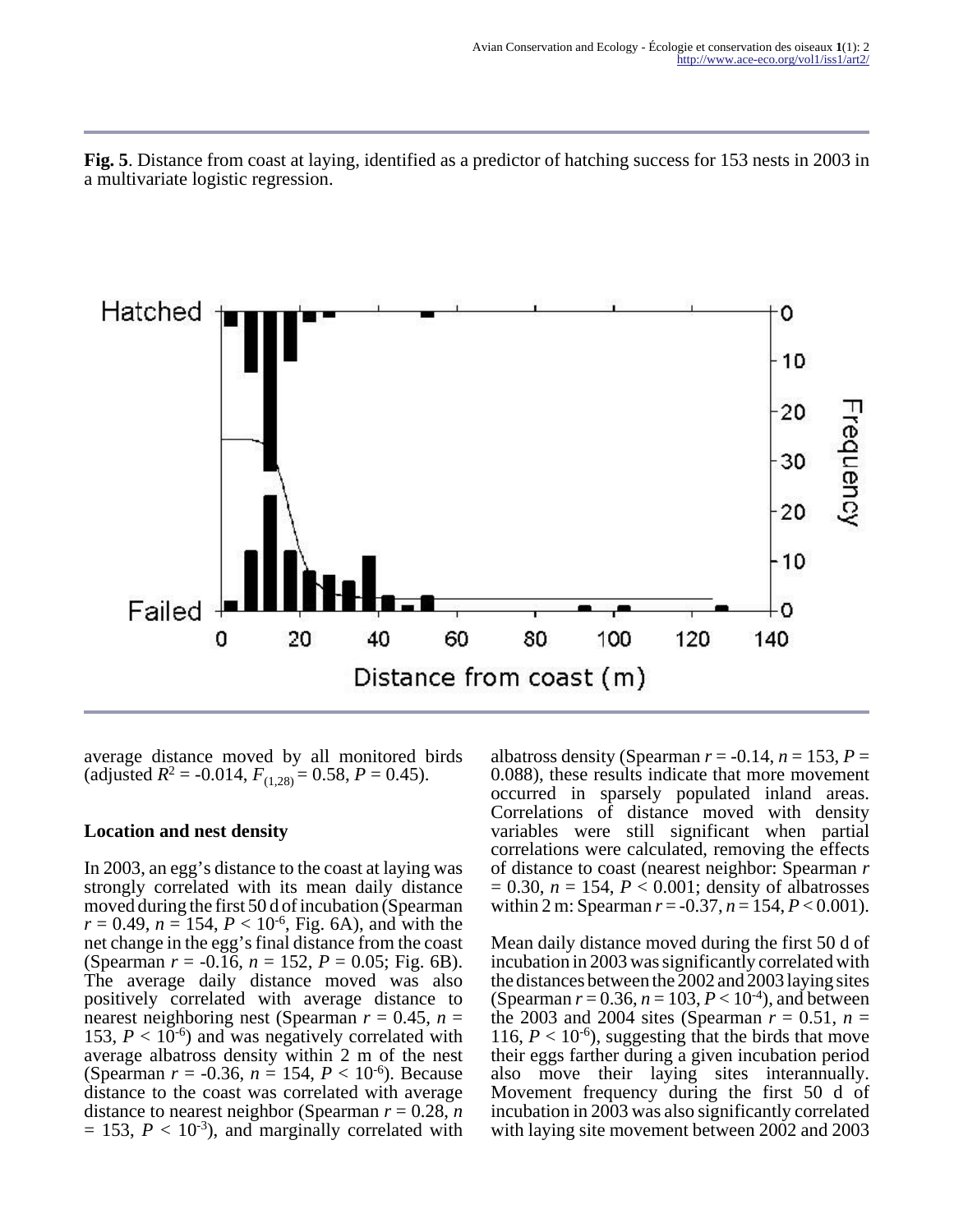**Fig. 6**. Distance from coast at laying for 153 nests in 2003 with average daily distance moved (A) and movement relative to coastline (B) during 30 d of nest monitoring.

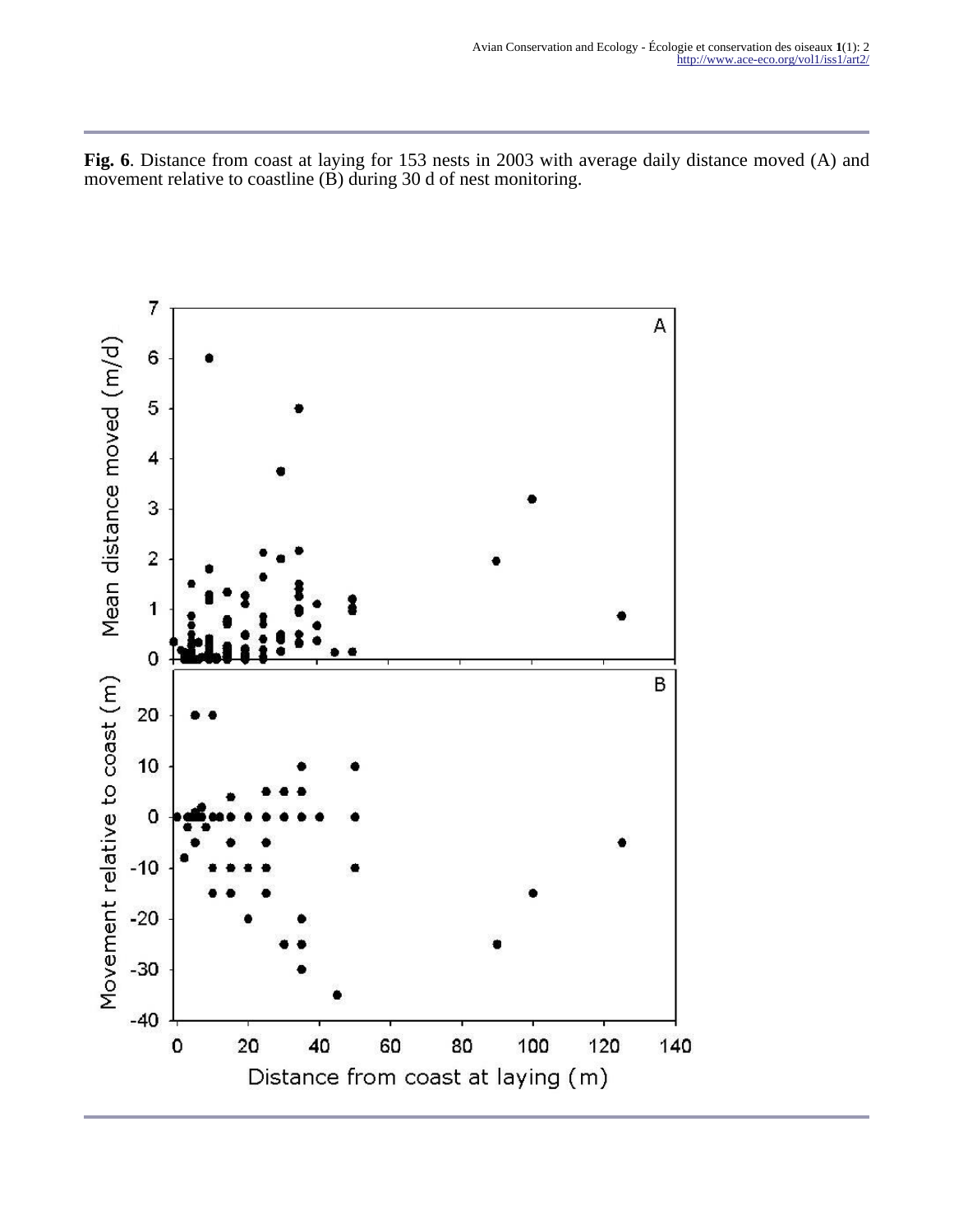(Spearman  $r = 0.25$ ,  $n = 103$ ,  $P = 0.01$ ), and between 2003 and 2004 (Spearman *r* = 0.45, *n* = 116, *P* < 10-7), but not between 2002 and 2004 (Spearman *r*  $= 0.08$ ,  $n = 73$ ,  $P = 0.50$ ).

Distance of laying site from the coast in 2003 showed a suggestive correlation with distance of laying site movement between 2002 and 2003 (Spearman *r* = 0.27, *n* = 103, *P* = 0.07), and significant correlations with site movement between 2003 and 2004 (Spearman  $r = 0.23$ ,  $n =$ 116, *P* = 0.01) and between 2002 and 2004 (Spearman *r* = 0.28, *n* = 73, *P* = 0.02). Distance of laying site from the coast in 2002 was correlated with the distance that the laying site was moved toward the coast in 2003 (Spearman  $r = 0.64$ ,  $n =$ 116,  $P < 10^{-6}$ ) and in 2004 (Spearman  $r = 0.69$ ,  $n =$ 120,  $P < 10^{-6}$ ), indicating that birds laying far from the coast moved their laying sites closer to the coast in subsequent years. However, distance from coast at laying in 2002 was not correlated with the distance that the laying site moved between 2002 and 2003 (Spearman  $r = 0.04$ ,  $n = 105$ ,  $P = 0.65$ ).

#### **Adoption of eggs**

Because egg movement within an incubation period and laying site relocation between years both tended to place eggs closer to conspecifics, both kinds of movement might represent adaptations to facilitate the temporary adoption of an egg. If so, then indicators of proximity to potential adopters should predict the probability that an abandoned egg would be adopted, but neither albatross density within 2 m nor distance to the nearest neighboring nest were proven to be predictors of adoption (logistic regressions, albatross density:  $\chi^2 = 0.24$ ,  $P = 0.62$ ; distance to nearest nest:  $\chi^2 = 2.5$ ,  $P = 0.11$ ).

In 2004, 7.0% (64) of all monitored eggs were incubated on at least one occasion by a "foreign" adult, i.e., an adult previously seen incubating at another nest (67.2% of cases) or a nonbreeding adult in addition to the two original breeders. Most of these "adoptions" were temporary: many (37%) adoptive adults incubated for only one day before they themselves abandoned the egg, and 17.7% of adopted eggs were subsequently incubated again by at least one of the original parents. The most likely benefit that adoption could provide was "babysitting" in the absence of the biological parents, because in only two cases (3.2% of adopted eggs) did the adoptive adults, not the original

parents, eventually hatch the egg and feed the chick. Of all the eggs adopted for at least one day, 17.7% hatched.

Considering all the eggs abandoned and later recovered by the biological parents in 2004, the total number of days an egg was unincubated was a good predictor of hatching success (logistic regression,  $\chi^2$  = 25.8, *P* < 10<sup>-6</sup>), with low attendance leading to low hatching success. Given that nonincubating waved albatrosses apparently have a tendency to babysit eggs, egg movement could be an adaptation to facilitate adoption by placing the egg closer to high-density nesting areas near potential babysitters and minimizing the time to adoption. However, the eggs that were adopted during the known absence of the biological parents (52 of 363) did not have significantly higher hatching success (5.7%) than did those that were not attended by babysitters (311 of 363; hatching rate =  $4.8\%$ ; *G* = 0.078, *P* > 0.75). Adopted eggs that hatched (11 eggs; 17.2% of all adopted eggs) constituted 1.2% of all 886 nesting attempts in 2004, and 2.8% of the 395 eggs that hatched in that year.

Our results suggest that eggs are moved farther in the sparsely populated inland areas in which breeding attempts are rarely successful, and that movement is generally toward the coast. Birds that are on the verge of abandoning their reproductive attempt might move their eggs to more densely populated areas to increase the likelihood that a babysitter may adopt the egg for a short period, possibly bridging a gap in the parent's absence and increasing the potential hatching success. Because proportion of days moved is correlated with density of albatrosses in the vicinity of the nest, we used the residuals of this relationship to determine whether movement of eggs by abandoning parents made their eggs more likely to be adopted. In 2003, residuals of proportion of days moved and albatross density within 2 m of the nest were not significant predictors of adoption among abandoned eggs (logistic regression,  $\chi^2$  = 0.24, *P* < 0.62). In a similar analysis, the residuals of movement frequency regressed on distance from coast were not significant predictors of adoption among all abandoned eggs (logistic regression,  $\chi^2 = 0.15$ ,  $P <$ 0.70).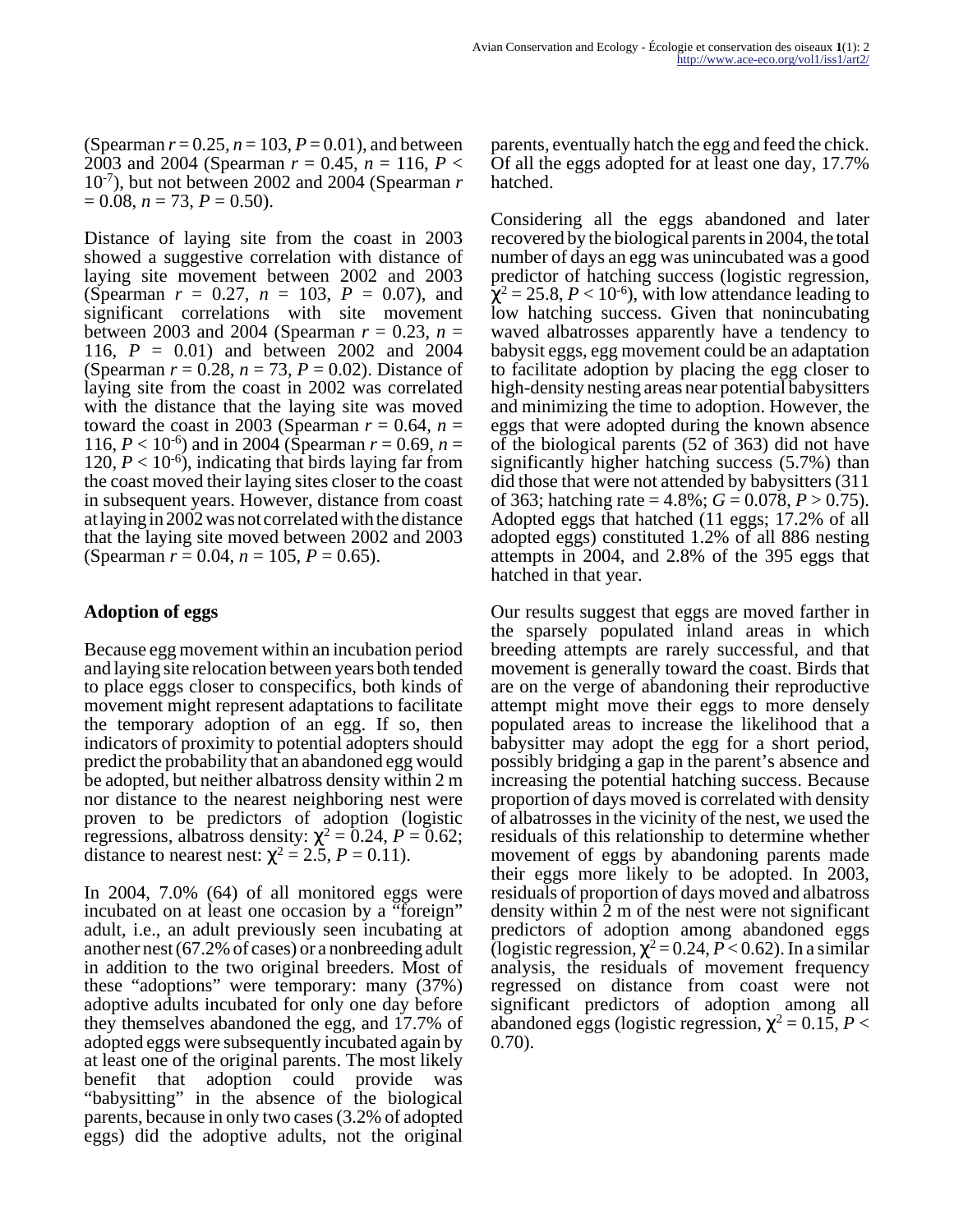#### **Previous breeder experience**

In 2002, egg narrowness, i.e., ratio of breadth to length, was not significantly correlated with the probability that a female would move her egg relative to the number of days the egg was incubated (Spearman  $r = -0.09$ ,  $n = 119$ ,  $P = 0.34$ ). Ratio of breadth to length was significantly correlated with both the number of days that a female incubated (Spearman  $r = 0.18$ ,  $n = 118$ ,  $P = 0.05$ ) and the total number of days that the egg was incubated by the pair (Spearman  $r = 0.22$ ,  $n = 123$ ,  $P = 0.01$ ), suggesting that females producing rounder eggs, or females with more breeding experience, tend to have nests that are active longer. Egg shape did not predict hatching success (logistic regression,  $\chi^2$  = 2.55,  $P = 0.11$ ) and was not correlated with distance from coast (Spearman  $r = -0.12$ ,  $n = 124$ ,  $P = 0.17$ ).

#### **Egg rescue experiment**

Abandonment because of egg movement to an inaccessible location occurred in 14.9% of nests in 2004. A total of 132 eggs that had been moved to inaccessible locations were randomly divided into 66 control eggs and 66 rescued eggs within 24 h of becoming inaccessible and abandoned. Breeding adults that abandoned lodged eggs were more than twice as likely to resume incubation of rescued eggs (39 of 66) than control eggs (16 of 66; *G* = 16.90,  $df = 1, P < 0.001$ ; Fig. 7), and more chicks hatched from rescued eggs (10 of 66) than from control eggs (2 of 66;  $G = 6.36$ , df = 1,  $P < 0.025$ ). Statistical comparison of fledging success was precluded by small sample sizes: three of the 10 chicks from rescued eggs fledged, and neither of the two control chicks fledged. Only three of the 39 rescues in which incubation was resumed (7.7%) required an additional rescue, suggesting that birds that resumed incubation were not likely to misplace their eggs again.

#### **DISCUSSION**

Egg movement and subsequent loss, breakage, or disappearance accounts for a large portion of reproductive failure in waved albatross. Harris (1973) found that egg movement was responsible for at least 10% of the breeding failure in 1970 and 1971 and may have preceded the breaking or disappearance of eggs, accounting for as much as 80% of all failure in those years. Nearly all birds

move their eggs to some degree, suggesting that moderate amounts of movement may be tolerated. Contrary to the conclusion of Vásquez (1981), we found a negative association between movement frequency and hatching success in each of the three years studied.

Given this result, an adaptive explanation for egg movement requires that the parents that moved the most would have had even lower reproductive success than if they had failed to move. If, by moving their eggs toward densely populated areas, parents increase the chance of hatching by placing their eggs closer to potential incubators, facilitating temporary adoption, then the cost of increased likelihood of failure through egg moving may be worth the risk for parents that are preparing to abandon their eggs. Under this scenario, parents that abandon the reproductive attempt are in poorer condition than those that incubate their eggs to hatching. At present, we cannot make the assessment of parental quality required to test the hypothesis that birds expected to abandon their eggs will move them more frequently and increase the likelihood of having them adopted, and so we cannot definitively reject this adoption hypothesis as a factor favoring egg movement. The surprising discovery of adoptive behavior by foreign birds may be related to the presumed high philopatry of waved albatrosses, based on documented philopatry in other albatross species (Tickell 2000), placing relatives in close proximity. The presumably low cost for the adopter or babysitter of sitting on a nearby egg that has been abandoned, perhaps temporarily, could be balanced by potential fitness benefits if the egg belongs to a close relative. Data from microsatellite analyses fail to indicate the genetic substructure required under this idea (Huyvaert 2004). Moreover, when bandsharing values were examined, dyads of males, the more philopatric sex in most birds (Greenwood and Harvey 1982), nesting close together  $(< 40 \text{ m}$ , the maximum documented distance of egg movement) were not more closely related than males nesting farther apart ( $> 40$  m; Mann-Whitney  $U = 219$ ,  $Z =$ 0.539, *P* = 0.59; K. P. Huyvaert and G. P. Parker, *unpublished data*).

Our results showed that incubating birds nesting far from the coast tended to move their eggs farther and more frequently than did birds close to the coast, and that they oriented movement toward the coast, especially if their egg-laying site was sparsely populated. Although we found no evidence that microhabitat differences in shade or temperature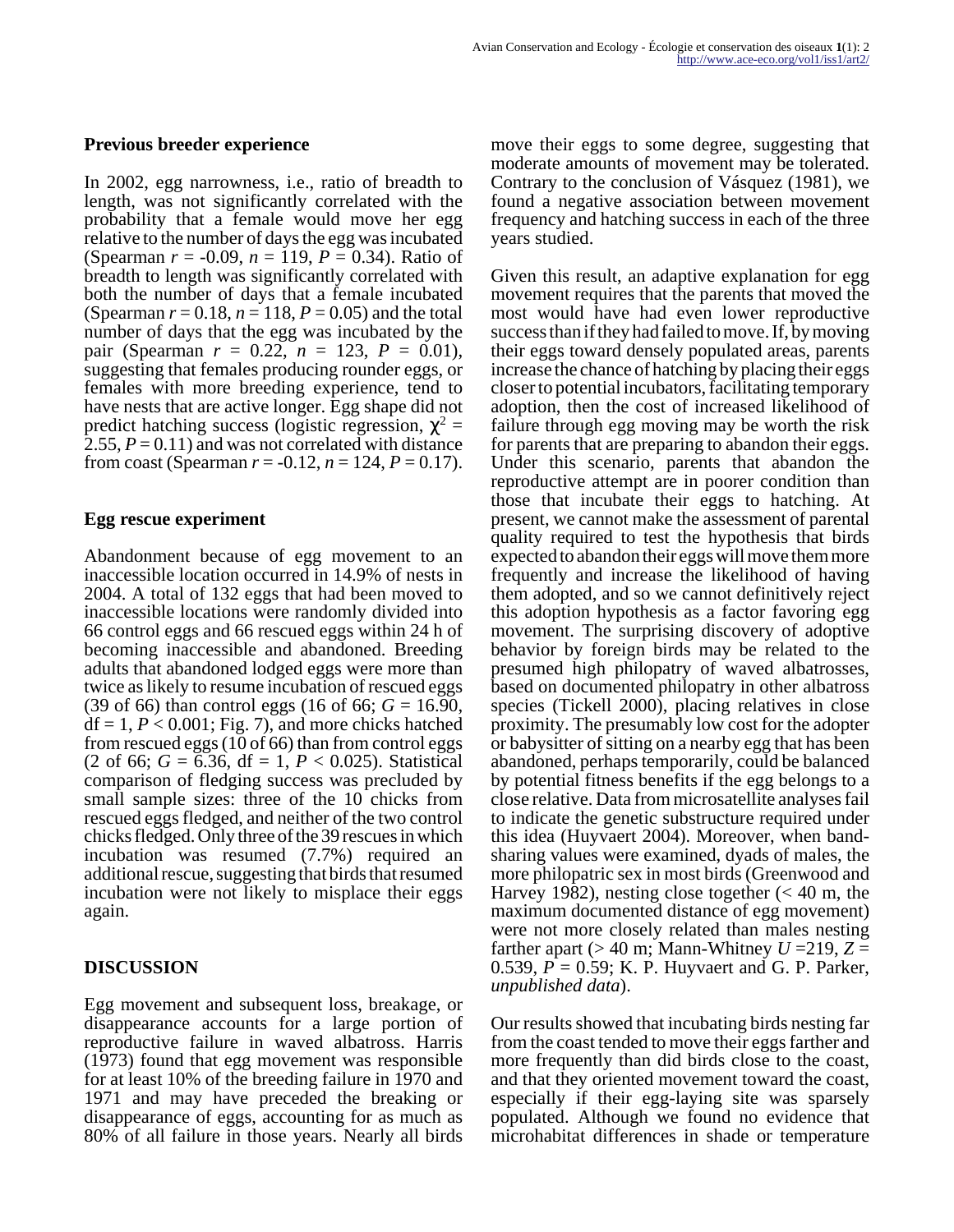**Fig. 7**. Proportion of both control and rescued eggs (*n* = 132) with resumed incubation by a parent following abandonment and proportion of eggs that hatched.



between coastal and inland areas predicted a tendency to move eggs, a suite of microhabitat variables beyond those measured here might contribute to differences between the two nesting sites, making the former preferable. Mosquito ectoparasitism has caused reproductive failure in the past (Anderson and Fortner 1988), and mosquito density increases inland (Anderson and Fortner 1988). Although mosquitoes were present in the 2002 season (J. A. Awkerman and K. P. Huyvaert, *personal observation*) and essentially absent during the other periods of this study, egg movement was common in all years. Moreover, Vásquez (1981)

proposed and rejected the hypothesis that tick ectoparastism was positively correlated with frequent egg movement; both facts suggest that egg movement is unrelated to ectoparasitism.

Eggs in more inland areas tend to have lower hatch rates than eggs closer to the coast, so egg movement toward the coast might represent an adaptive adjustment to a poor choice of laying site. Egg movement may be the result of conflict in nest site selection among inexperienced pairs, because mates presumably move the egg toward a preferable nest site or between highly variable microhabitats. Adult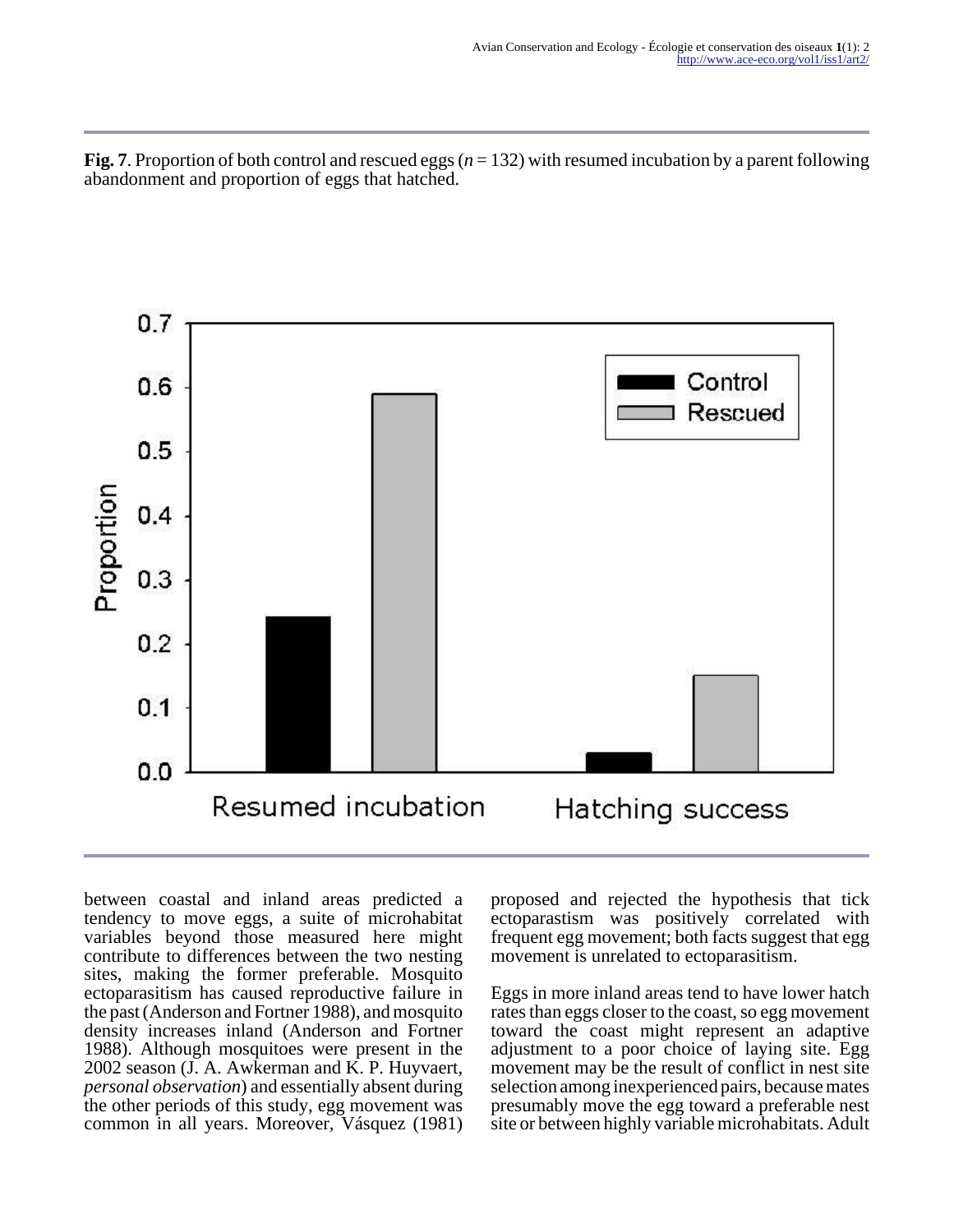birds typically begin returning to the colony at the age of 5 yr, lay later in a given season, and have a few unsuccessful breeding attempts before successfully breeding (Harris 1973). Although the creation of a nest scrape may allow young birds to begin early breeding attempts and gain experience in coordinating incubation stints before a final nesting territory has been established, egg narrowness, an indicator of experience, did not predict female movement frequency or hatching success in this study. Vásquez (1981) was also unable to identify differences in egg movement between birds older than 10 yr and younger birds. A larger data set is needed before hypotheses regarding a bird's previous experience can be adequately tested in this species.

Egg rescue increases the likelihood of resuming incubation and hatching in situations in which egg movement results in the egg's becoming inaccessible. Hatching success in 2004 during the egg rescue experiment (45.7%) is within the range (34.8–55.8%) recorded by Harris (1973), and our estimates of adult survivorship for 1999–2002 are also close to his estimate of 95% (J. A. Awkerman, J. Mangel, J. A. Shigueto, K. P. Huyvaert, and D. J. Anderson, *unpublished manuscript*). In long-lived species with low fecundity, adult survivorship drives population dynamics, and annual reproductive success plays a less important role. In seeking management options to mitigate anthropogenic effects that compromise this life history strategy, increasing hatching success could have a minor influence compared to the effect of preserving the long life-span in the prevention of population decline (Crouse et al. 1987). If, by relocating lodged eggs, many inexperienced breeders have a successful breeding attempt earlier in their lifetimes than they would have had otherwise, egg rescue can directly increase breeding success within the birds' breeding habitat. This additional opportunity may not be enough to fully compensate for losses through fishery interactions and will require sustained human intervention, but it does provide an effective, low-cost management strategy for increasing reproductive success with minimal disturbance.

*Responses to this article can be read online at: <http://www.ace-eco.org/vol1/iss1/art2/responses/>*

#### **Acknowledgments:**

*We thank the Galápagos National Park Service for permission to work in the Park; the Charles Darwin Research Station and TAME Airline for logistical support; the U.S. National Science Foundation (awards DEB 93045679, DEB 9629539, DEB 98-06606, and DEB 0235818 to DJA), the Swiss Friends of Galápagos, and the Wake Forest Environmental Studies Department (Biodiversity in Latin America Grant) for research funding; M. McCaustland, K. Tice, M. Westbrock, H. Reider, and E. Wakefield for field assistance; and M. McCaustland, the members of the Anderson lab group, and two anonymous reviewers for helpful comments on an earlier draft.*

### **LITERATURE CITED**

**Anderson, D. J., and S. Fortner.** 1988. Waved albatross egg neglect and associated mosquito ectoparasitism. *Condor* **90**(3):727-729.

**Anderson, D. J., K. P. Huyvaert, D. R. Wood, C. L. Gillikin, B. J. Frost, and H. Mouritsen.** 2003. At-sea distribution of waved albatrosses and the Galapagos Marine Reserve. *Biological Conservation* **110**:367-373.

**Blomme, C.** 1983. Egg-carrying behavior observed in Northern Flicker. *Ontario Field Biologist* **37**:34-35.

**Bolton, M., R. Medeiros, B. Hothersall, and A. Campos.** 2004. The use of artificial breeding chambers as a conservation measure for cavitynesting procellariiform seabirds: a case study of the Madeiran storm petrel (*Oceanodroma castro*). *Biological Conservation* **116**:73-80.

**Brightsmith, D., J. Hilburn, A. del Campo, J. Boyd, M. Frisius, R. Frisius, D. Janik, and F. Guillen.** 2005. The use of hand-raised psittacines for reintroduction: a case study of scarlet macaws (*Ara macao*) in Peru and Costa Rica. *Biological Conservation* **121**:465-472.

**Brown, C. R., and M. B. Brown.** 1996. *Coloniality in the Cliff Swallow.* University of Chicago Press,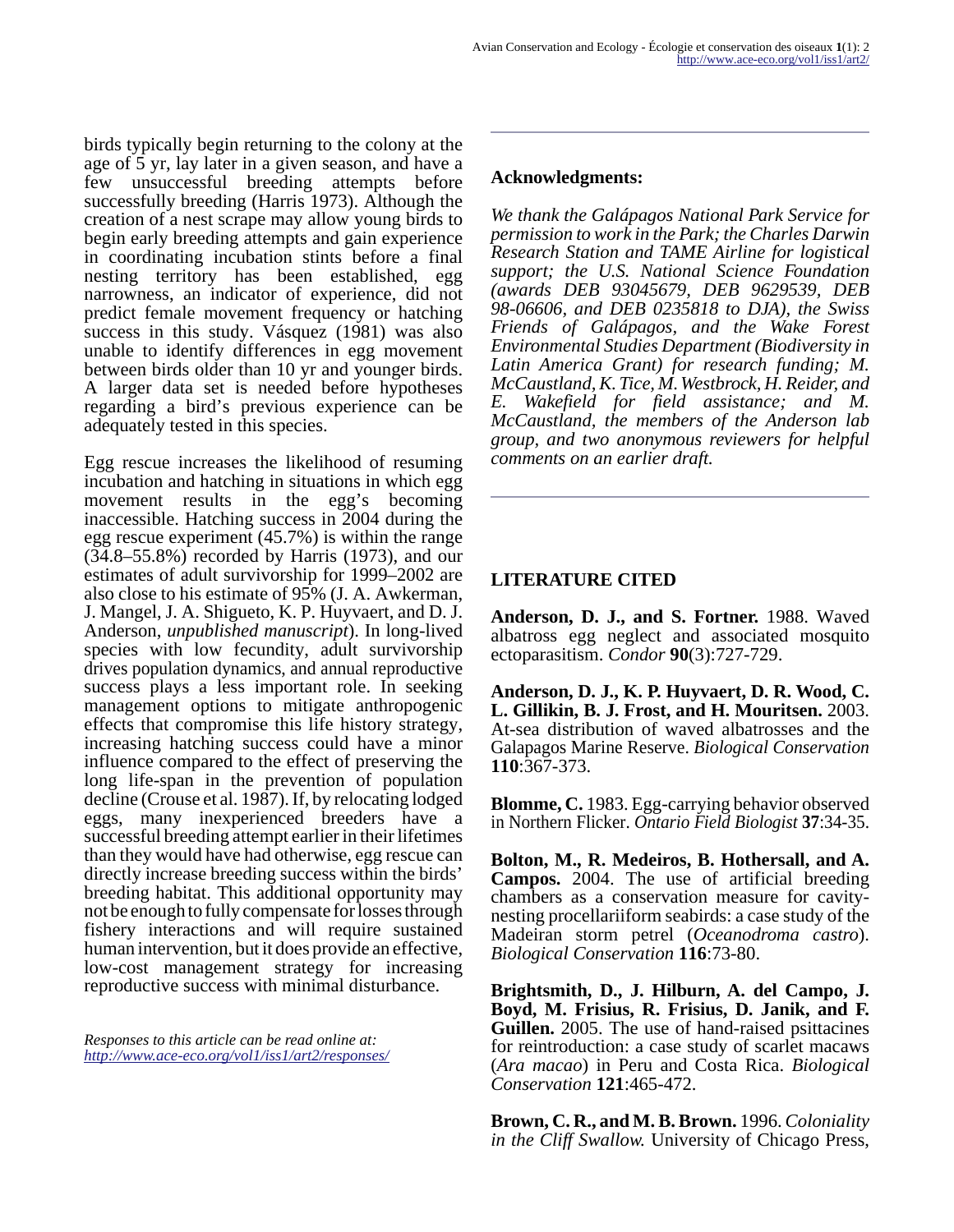Chicago, Illinois, USA.

**Clifford, L. D., and D. J. Anderson.** 2001. Food limitation explains most clutch size variation in the Nazca Booby. *Journal of Animal Ecology* **70**: 539-545.

**Crouse, D. T., L. B. Crowder, and H. Caswell.** 1987. A stage-based population model for loggerhead sea turtles and implications for conservation. *Ecology* **68**(5):1412-1423.

**De Vries, T.** 1984. The giant tortoises: a natural history disturbed by man. Pages 145-156 *in* R. Perry, editor. *Key environments: Galápagos.* Pergamon, New York, New York, USA.

**Donald, P. F., A. D. Evans, L. B. Muirhead, D. L. Buckingham, W. B. Kirby, and S. J. A. Schmitt.** 2002. Survival rates, causes of failure and productivity of skylark *Alauda arvensis* nests on lowland farmland. *Ibis* **144**:652-664.

**Gill, V. A., and S. A. Hatch.** 2002. Components of productivity in black-legged kittiwakes *Rissa tridactyla*: response to supplemental feeding. *Journal of Avian Biology* **33**:113-126.

**Greenwood, P. J., and P. H. Harvey.** 1982. The natal and breeding dispersal of birds. *Annual Review of Ecology and Systematics* **13**:1-21.

**Harris, M. P.** 1973. The biology of the waved albatross *Diomedea irrorata* of Hood Island, Galápagos. *Ibis* **115**(4):483-510.

**Huyvaert, K. P.** 2004. *Social and genetic dynamics of extra-pair mating in waved albatrosses (*Phoebastria irrorata*).* Dissertation. University of Missouri, St. Louis, Missouri, USA.

**Kress, S. W., and D. N. Nettleship.** 1988. Reestablishment of Atlantic Puffins *(Fratercula arctica)* at a former breeding site in the Gulf of Maine. *Journal of Field Ornithology* **59** (2):161-170.

**Maicas, R., and J. F. Haeger.** 2004. Pine plantations as a breeding habitat for a hole-nesting bird species crested tit (*Parus cristatus*) in southern Spain. *Forest Ecology and Management* **195**:267-278.

**Meretsky, V. J., N. F. R. Snyder, S. R. Beissinger, D. A. Clendenen, and J. W. Wiley.** 2000. Demography of the California condor: implications for reestablishment. *Conservation Biology* **14** (4):957-967.

**Moorhouse, R., T. Greene, P. Dilks, R. Powlesland, L. Moran, G. Taylor, A. Jones, J. Knegtmans, D. Wills, M. Pryde, I. Fraser, A. August, and C. August.** 2003. Control of introduced mammalian predators improves kaka *Nestor meridionalis* breeding success: reversing the decline of a threatened New Zealand parrot. *Biological Conservation* **110**:33-44.

**Rahbek, C.** 1993. Captive breeding: a useful tool in the preservation of biodiversity? *Biodiversity and Conservation* **2**:426-437.

**Rechten, C.** 1986. Factors determining the laying date of the waved albatrosses (*Diomedea irrorata*). *Ibis* **128**(4):492-501.

**Ryan, D. C., R. J. Carula, and R. J. Gates.** 1998. Breeding biology of wood ducks using natural cavities in southern Illinois. *Journal of Wildlife Management* **62**(1):112-123.

**Stewart, P. A.** 1974. A nesting of black vultures. *The Auk* **91**:595-600.

**Tickell, W. L. N.** 2000. *Albatrosses.* Yale University Press, New Haven, Connecticut, USA.

**Trost, C. H., and C. L. Webb.** 1986. Egg moving behavior by two species of corvid. *Animal Behavior* **34**:294-295.

**Truslow, F. K.** 1967. Egg-carrying by the pileated woodpecker. *Living Bird* **6**:227-236.

**Van Dyke, F., S. E. Van Kley, C. E. Page, and J. G. Van Beek.** 2004. Restoration efforts for plant and bird communities in tallgrass prairies using prescribed burning and mowing. *Restoration Ecology* **12**(4):575-585.

**Vásquez, C.** 1981. *Why do waved albatrosses move their eggs?* Charles Darwin Research Station, Puerto Ayora, Galápagos, Ecuador.

**Weaver, H. B., and C. R. Brown.** 2004. Brood parasitism and egg transfer in cave swallows (*Petrochelidon fulva*) and cliff swallows (*P. pyrrhonota*) in South Texas. *The Auk* **121** (4):1122-1129.